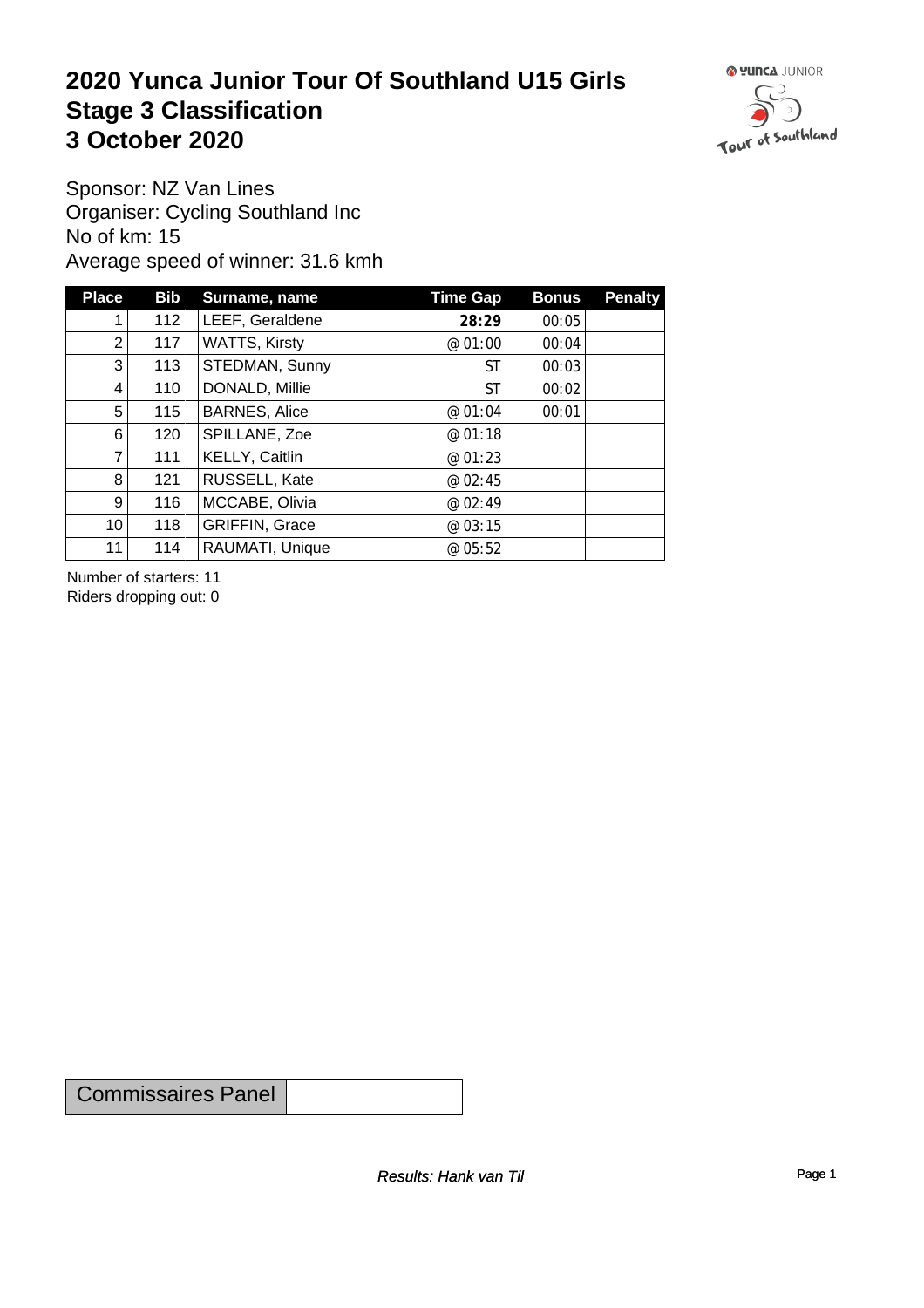### **2020 Yunca Junior Tour Of Southland U15 Girls General Classification (Stage 3)**<br> **3 October 2020 3 October 2020**



Organiser: Cycling Southland Inc

| <b>Place</b>    | Bib | Surname, name         | <b>Time Gap</b> |
|-----------------|-----|-----------------------|-----------------|
|                 | 117 | <b>WATTS, Kirsty</b>  | 2:52:15         |
| $\overline{2}$  | 110 | DONALD, Millie        | @ 00:20         |
| 3               | 115 | <b>BARNES, Alice</b>  | @00:46          |
| 4               | 112 | LEEF, Geraldene       | @03:22          |
| 5               | 120 | SPILLANE, Zoe         | @06:13          |
| 6               | 118 | <b>GRIFFIN, Grace</b> | @ 08:41         |
| $\overline{7}$  | 113 | STEDMAN, Sunny        | @ 12:02         |
| 8               | 111 | KELLY, Caitlin        | @ 12:21         |
| 9               | 121 | RUSSELL, Kate         | @ 15:09         |
| 10 <sup>1</sup> | 116 | MCCABE, Olivia        | @15:37          |
| 11              | 114 | RAUMATI, Unique       | @ $40:16$       |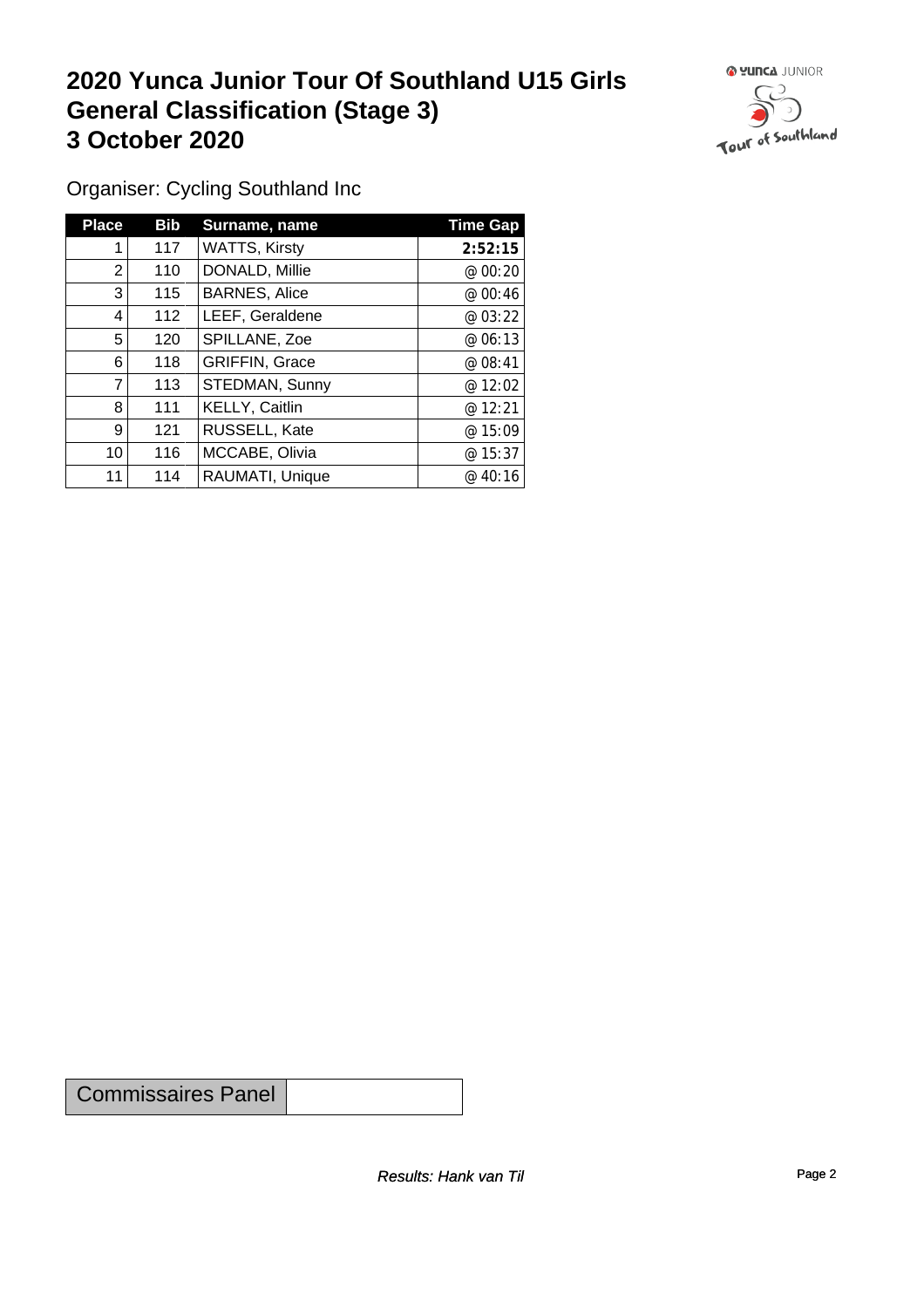### **2020 Yunca Junior Tour Of Southland U15 Girls Sprint Classification (Stage 3) 3 October 2020**



Organiser: Cycling Southland Inc

| <b>Place</b> |     | Bib Surname, name    | <b>Points</b> |
|--------------|-----|----------------------|---------------|
|              | 110 | DONALD, Millie       |               |
| ◠            | 117 | <b>WATTS, Kirsty</b> |               |
| 3            | 112 | LEEF, Geraldene      |               |
|              | 111 | KELLY, Caitlin       |               |
| 5            | 120 | SPILLANE, Zoe        |               |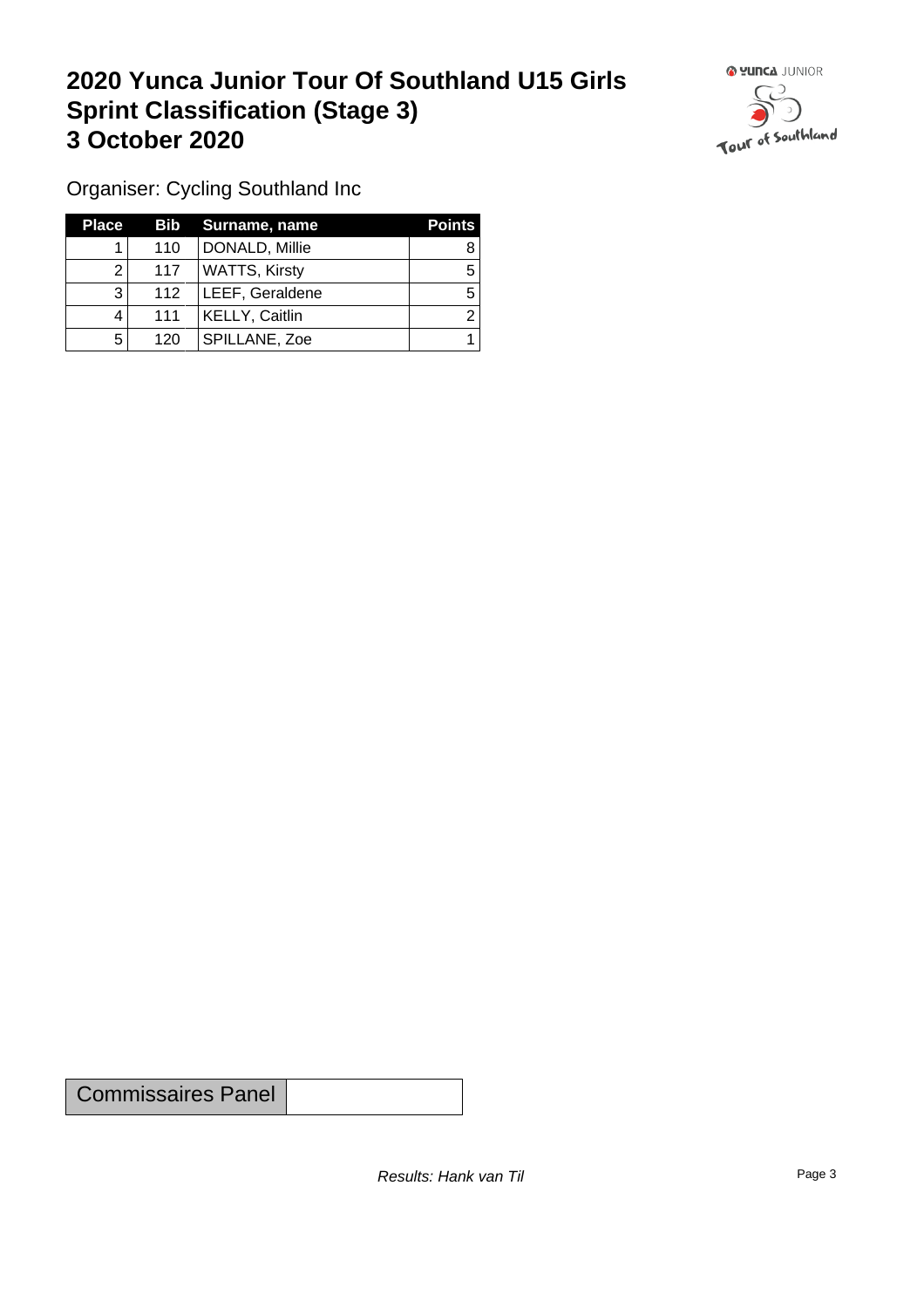## **2020 Yunca Junior Tour Of Southland U15 Girls KOM Classification (Stage 3) 3 October 2020 1999 1999 1999 1999 1999 1999 1999 1999 1999 1999 1999 1999 1999 1999 1999 1999 1999 1999 1999 1999 1999 1999 1999 1999 1999 1999 1999 1999 1999 1**



Organiser: Cycling Southland Inc

|    |                  | Place Bib Surname, name | <b>Points</b> |
|----|------------------|-------------------------|---------------|
|    | 117 <sup>1</sup> | WATTS, Kirsty           |               |
| 21 | 110              | DONALD, Millie          |               |
| থ  | 115              | BARNES, Alice           |               |